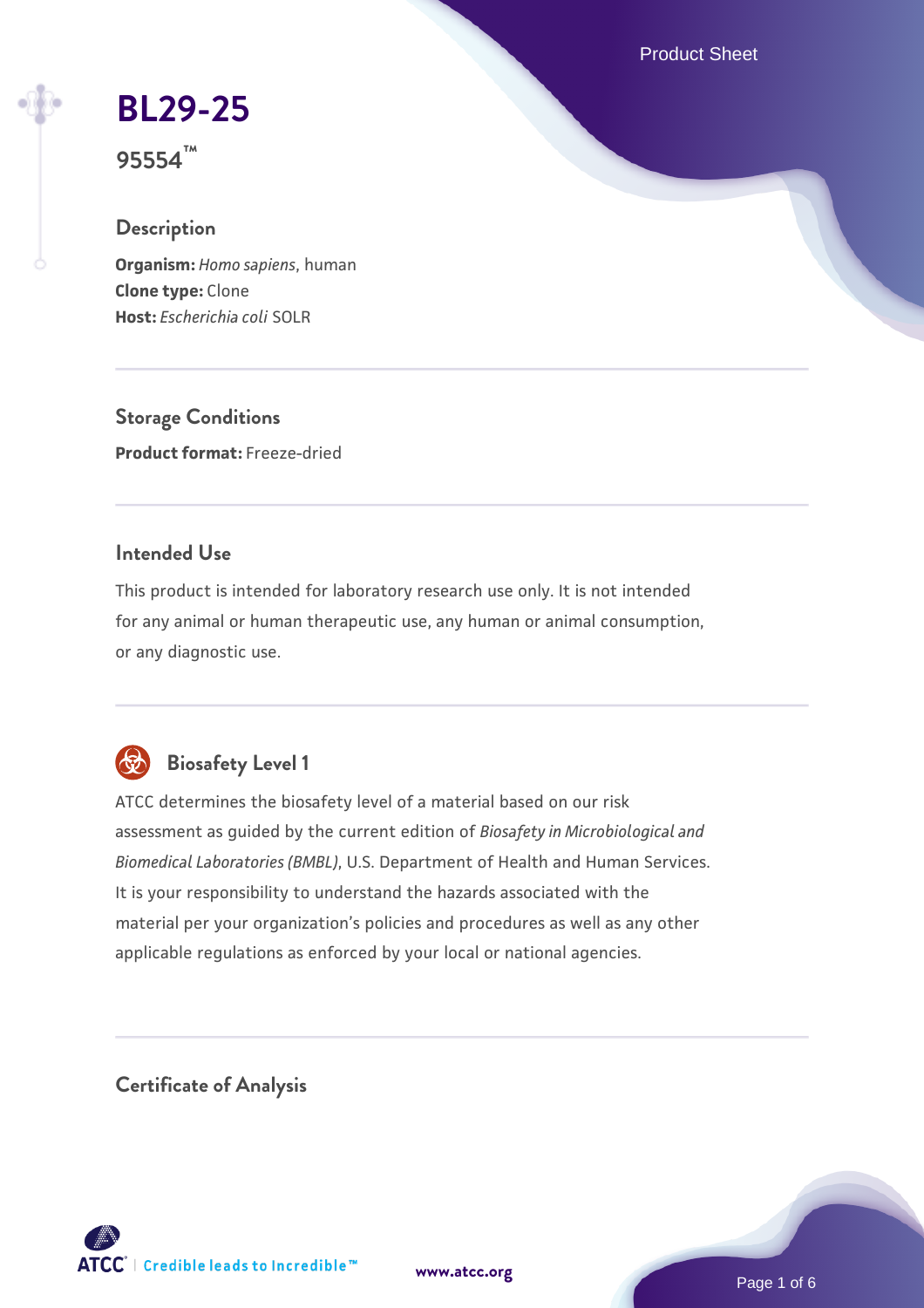#### **[BL29-25](https://www.atcc.org/products/95554)** Product Sheet **95554**

For batch-specific test results, refer to the applicable certificate of analysis that can be found at www.atcc.org.

### **Insert Information**

**Insert size (kb):** 0.65000000000000002 **Type of DNA:** cDNA **Insert source:** BL29 cell line **Insert tissue:** BL29 cell line **Insert information:** DESCRIPTION OF INSERT COMPONENT: Disease: Burkitt's lymphoma Cross references: DNA Seq. Acc.: T25346; EST: EST025; Primer: T7 DNA Seq. Acc.: T25347; EST: EST025R; Primer: T3 Disease: Burkitt's lymphoma **Genome:** Homo sapiens **Chromosome:** 2; 11; 7 **Gene name:** DNA Segment, numerous copies, expressed **Gene product:** DNA Segment, numerous copies, expressed **Contains complete coding sequence:** Unknown **Insert end:** Modification: EcoRI linker

## **Vector Information**

**Construct size (kb):** 3.549999952316284 **Intact vector size:** 2.960 **Vector name: pBluescript SK-Type of vector:** phagemid **Construction:** pUC19 **Host range:** *Escherichia coli* **Vector end:** EcoRI **Cloning sites:** KpnI; ApaI; DraII; XhoI; SalI; HincII; AccI; ClaI; HindIII; EcoRV; EcoRI; Pstl; Smal; BamHI; Spel; Xbal; EagI; NotI; SacII; BstXI; SacI **Insert detection:**  $lacZ'$ **, <-Markers:** ampR

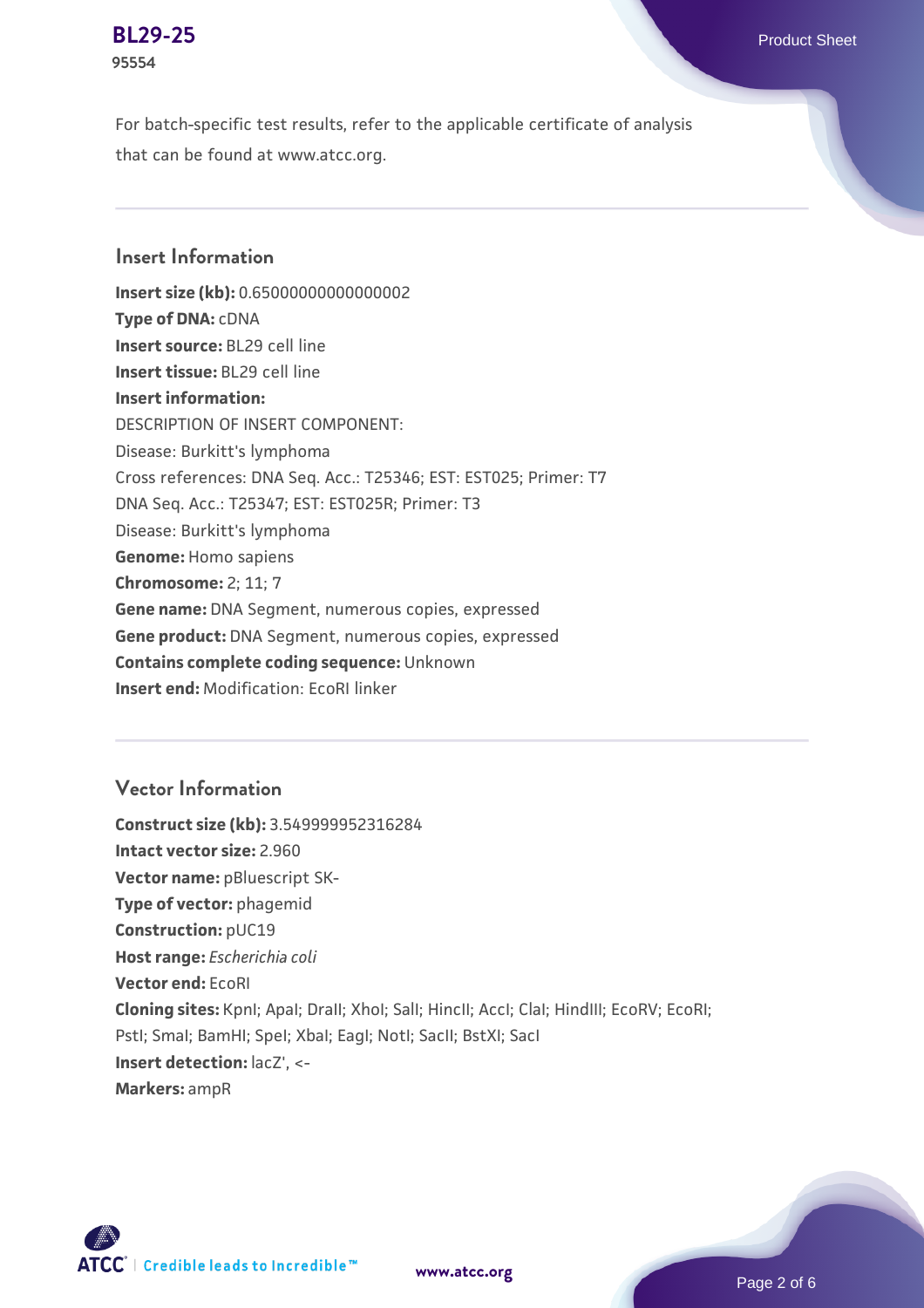**95554**

**MCS:** KpnI...SacI, -> **Polylinker sites:** SacI; BstXI; SacII; NotI; EagI; XbaI; SpeI; BamHI; SmaI; PstI; EcoRI; EcoRV; HindIII; (ClaI Bsp106I); (HincII AccI SalI); XhoI; (Eco0109I DraII ApaI); KpnI **Primer site:** M13-20, ->; M13 reverse, <-Promoters: T7; T3; lac **Replicon:** f1, →; pMB1

#### **Growth Conditions**

**Medium:**  [ATCC Medium 1227: LB Medium \(ATCC medium 1065\) with 50 mcg/ml](https://www.atcc.org/-/media/product-assets/documents/microbial-media-formulations/1/2/2/7/atcc-medium-1227.pdf?rev=581c98603b3e4b29a6d62ee0ba9ca578) [ampicillin](https://www.atcc.org/-/media/product-assets/documents/microbial-media-formulations/1/2/2/7/atcc-medium-1227.pdf?rev=581c98603b3e4b29a6d62ee0ba9ca578) **Temperature:** 37°C

#### **Notes**

Restriction digests of the clone give the following sizes (kb): EcoRI--3.0, 0.6; BamHI--3.6; HindIII--3.6; KpnI--3.6; PstI--3.6. - ATCC staff

## **Material Citation**

If use of this material results in a scientific publication, please cite the material in the following manner: BL29-25 (ATCC 95554)

## **References**

References and other information relating to this material are available at www.atcc.org.



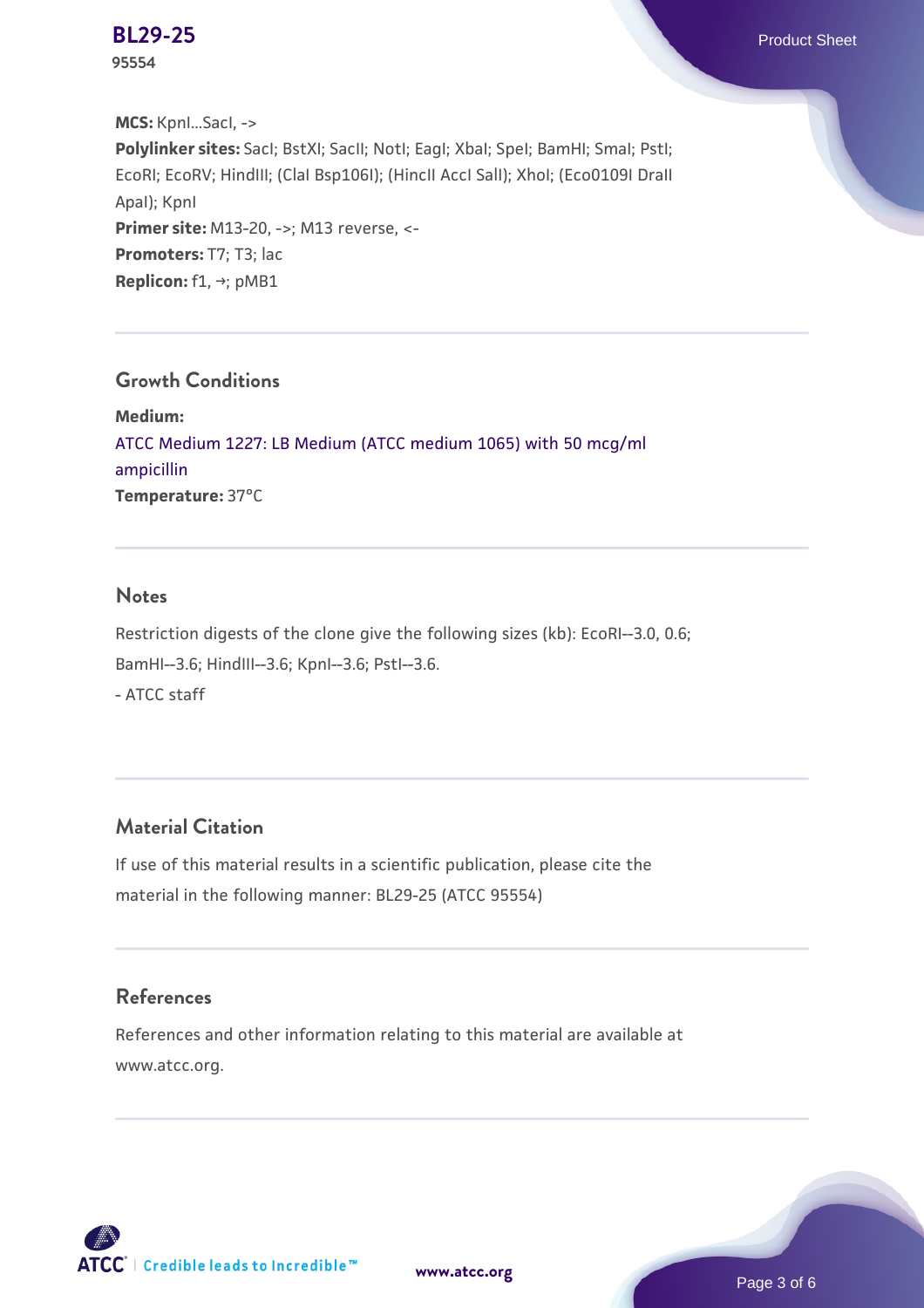#### **Warranty**

The product is provided 'AS IS' and the viability of ATCC® products is warranted for 30 days from the date of shipment, provided that the customer has stored and handled the product according to the information included on the product information sheet, website, and Certificate of Analysis. For living cultures, ATCC lists the media formulation and reagents that have been found to be effective for the product. While other unspecified media and reagents may also produce satisfactory results, a change in the ATCC and/or depositor-recommended protocols may affect the recovery, growth, and/or function of the product. If an alternative medium formulation or reagent is used, the ATCC warranty for viability is no longer valid. Except as expressly set forth herein, no other warranties of any kind are provided, express or implied, including, but not limited to, any implied warranties of merchantability, fitness for a particular purpose, manufacture according to cGMP standards, typicality, safety, accuracy, and/or noninfringement.

#### **Disclaimers**

This product is intended for laboratory research use only. It is not intended for any animal or human therapeutic use, any human or animal consumption, or any diagnostic use. Any proposed commercial use is prohibited without a license from ATCC.

While ATCC uses reasonable efforts to include accurate and up-to-date information on this product sheet, ATCC makes no warranties or representations as to its accuracy. Citations from scientific literature and patents are provided for informational purposes only. ATCC does not warrant that such information has been confirmed to be accurate or complete and the customer bears the sole responsibility of confirming the accuracy and completeness of any such information.

This product is sent on the condition that the customer is responsible for and assumes all risk and responsibility in connection with the receipt, handling,

**[www.atcc.org](http://www.atcc.org)**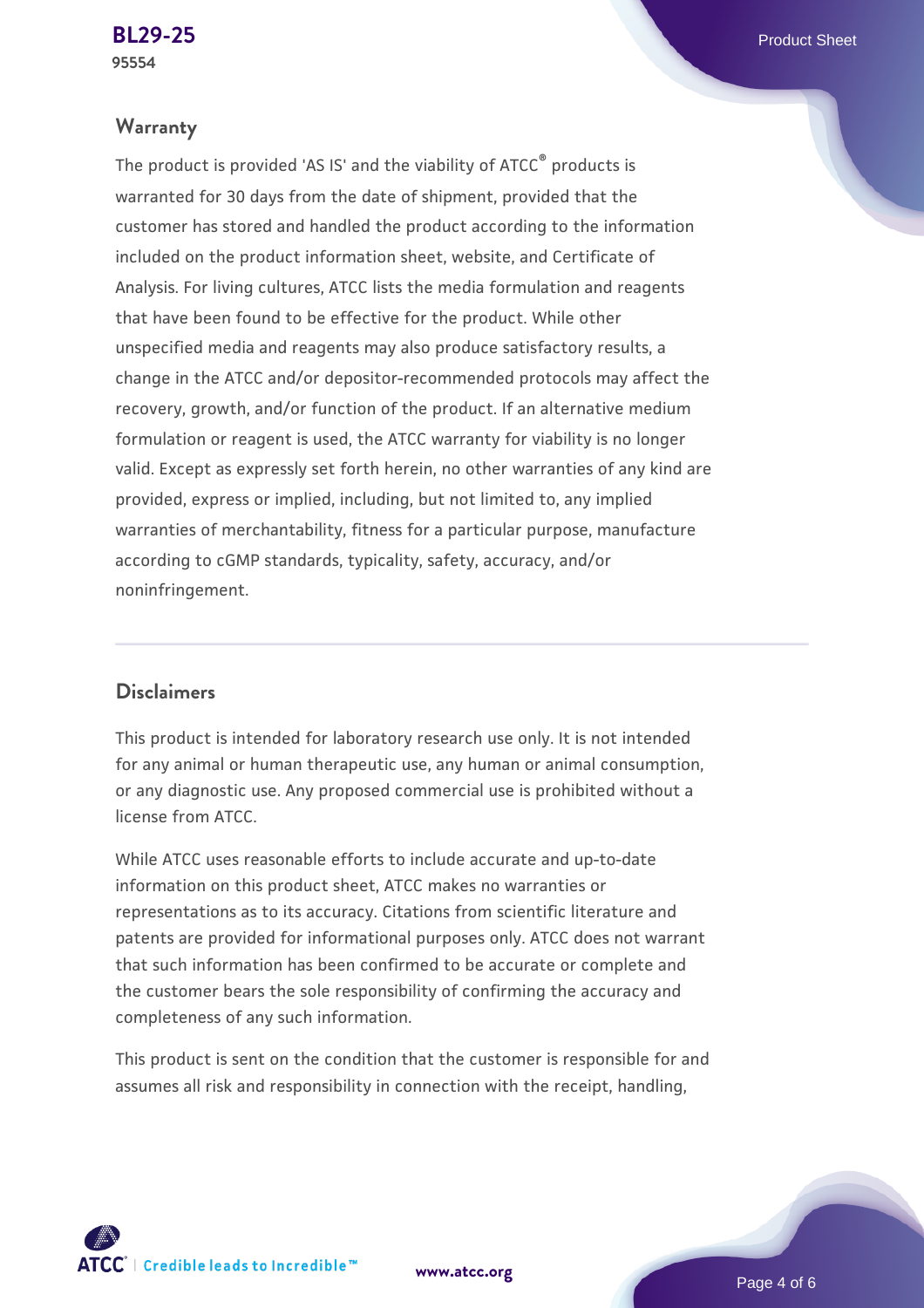storage, disposal, and use of the ATCC product including without limitation taking all appropriate safety and handling precautions to minimize health or environmental risk. As a condition of receiving the material, the customer agrees that any activity undertaken with the ATCC product and any progeny or modifications will be conducted in compliance with all applicable laws, regulations, and guidelines. This product is provided 'AS IS' with no representations or warranties whatsoever except as expressly set forth herein and in no event shall ATCC, its parents, subsidiaries, directors, officers, agents, employees, assigns, successors, and affiliates be liable for indirect, special, incidental, or consequential damages of any kind in connection with or arising out of the customer's use of the product. While reasonable effort is made to ensure authenticity and reliability of materials on deposit, ATCC is not liable for damages arising from the misidentification or misrepresentation of such materials.

Please see the material transfer agreement (MTA) for further details regarding the use of this product. The MTA is available at www.atcc.org.

## **Copyright and Trademark Information**

© ATCC 2021. All rights reserved.

ATCC is a registered trademark of the American Type Culture Collection.

## **Revision**

This information on this document was last updated on 2021-05-19

## **Contact Information**

ATCC 10801 University Boulevard Manassas, VA 20110-2209 USA